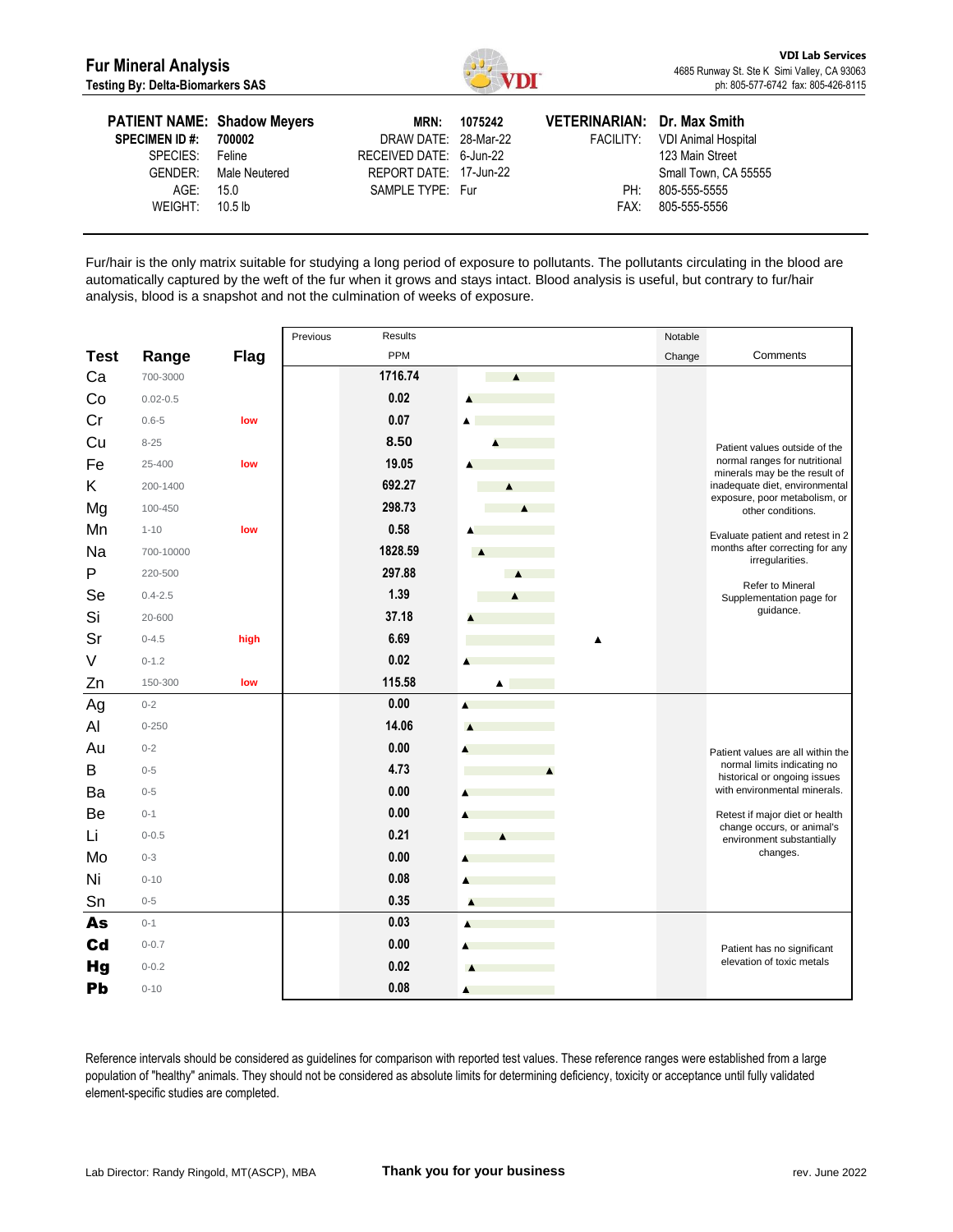

# **PATIENT NAME: Shadow Meyers MRN: 1075242 VETERINARIAN: Dr. Max Smith**

## **The following minerals have been identified as being outside of the reference interval**.

For a description of all minerals, visit our website at: www.vdilab.com

| Symbol | Name             | <b>Description</b>                                                                                                                                                                                                                                                                                                                                                                                                 |
|--------|------------------|--------------------------------------------------------------------------------------------------------------------------------------------------------------------------------------------------------------------------------------------------------------------------------------------------------------------------------------------------------------------------------------------------------------------|
|        | Chromium         | Chromium is an essential dietary mineral. It can be found from the consumption of products such as yeast, wheat, apples<br>and green pepper. A deficiency of chromium can cause insulin resistance and diabetes, however elevated Chromium may<br>be toxic especially if found in fur- indicating long term exposure.                                                                                              |
| Fe     | <b>Iron</b>      | Iron in fur suggest the digestion of iron rich foods or consuming certain items such as prenatal vitamins, fertilizer, oxygen<br>absorbers and handwarmers. Iron deficiency may be an indication of nutrient deficiencies or underlying conditions. Too<br>much iron may cause a range of cardiac and GI-related symptoms, however this is typically associated with sudden<br>ingestion of large amounts of Iron. |
| Mn     | <b>Manganese</b> | Manganese is dietary derived and can be absorbed by digesting items that have high concentration of manganese. Whole<br>grains, eggs, nuts and leafy vegetables contain a good amount of manganese.                                                                                                                                                                                                                |
| Sr     | <b>Strontium</b> | Early studies have shown that dogs who eat high levels of sardines or sardine oil supplements have high levels of<br>strontium. Strontium acts in the same way that calcium does in the body and deposits within the bone.                                                                                                                                                                                         |
| Ζn     | Zinc             | Zinc is an essential mineral found in red meats, whole grains, and other animal products. Excess zinc found in fur may be<br>due to the consumption of items such as bolts, pennies, jewelry, nasal sprays, and many other household items that<br>contain zinc.                                                                                                                                                   |